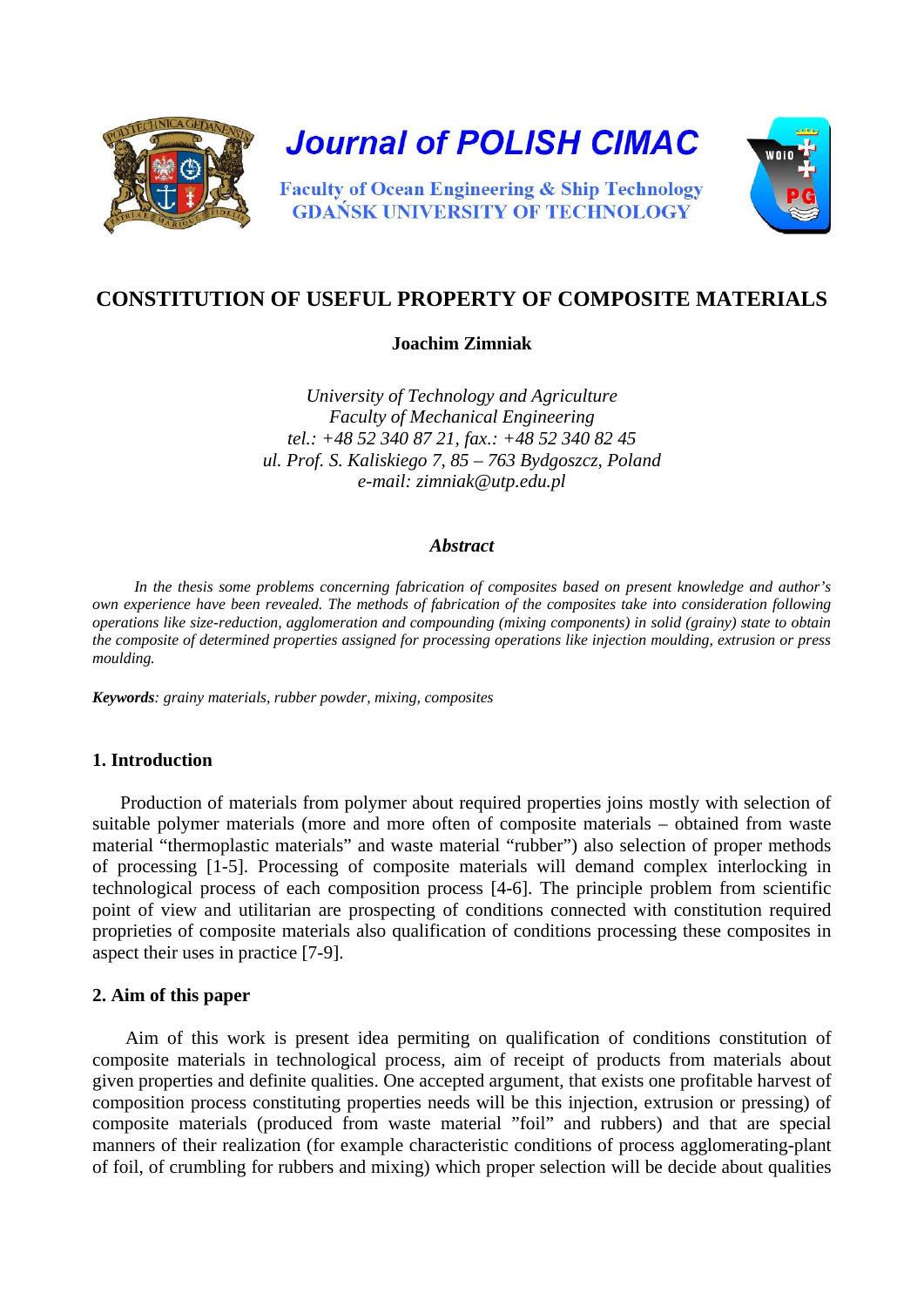of products received from these materials. Basing on the literature study, preliminary research in industry [10,11] and a long-term international co-operation [6,12-14] and especially with the Technical University of Chemnitz/Germany, composition processes were developed (see Table 1). These are:

- Process of crumbling of input materials (connected from them such problems how obtainment reproducible of fraction, estimation of size and of shape and of external surface of elementary grains),
- Process of mixing of input materials (in solid state constants about figure of grains) and of additional components (often also about grainy figure) and estimation of degree level of mixed composite materials with methods direct or indirect,
- Process of processing principle obtained of composite materials (in dependences from needs will be this injection, extrusion or pressing).

In Table 1 (column 1) one seized in synthetic manner these composition process, which in essential manner can influence on proprieties of useful composite materials. From table results, that condition rational elaborations in wanted solutions is nearer recognition replaced of composition process, which qualitatively would qualify influence select factors constructionaltechnological (appointed in column 3 embracing for example kind, dimensions of material crumbled and mixed), described by functions of object of researches, on physical sizes qualifying effectivity suitable composition process (appointed in table 1 in column 2, as measure). Will demand this so uses and leadership proper researches methods.

| Name of composition process                                    |                 | Measure qualifying<br>effectivity of composition<br>process | Technological-<br>constructional factors<br>essential for composition<br>process |
|----------------------------------------------------------------|-----------------|-------------------------------------------------------------|----------------------------------------------------------------------------------|
|                                                                |                 | $\mathcal{D}_{\mathcal{A}}$                                 | $\mathcal{R}$                                                                    |
| A Agglomerating-plant                                          | OB I            | torque $M_0$ ,<br>force of cut: $F_c$                       | $M_o, F_c = f(a_1, a_2, \ldots, a_n)$                                            |
| <b>B</b> Crumbling                                             | OB II           | torque $M_0$ ,<br>force of cut: $F_c$                       | $M_o, F_c = f(a_1, a, \ldots, a_n)$                                              |
| $\mathbf C$ Mixing                                             | <b>OB III</b>   | power N, time $t_m$ ,<br>level of mixed $M_m$               | N, $t_m$ , $M_m = f(b_1, b_2, \ldots, b_n)$                                      |
| D Process of processing<br>(pressing, injection,<br>extrusion) | <b>OB IV</b>    | pressure p <sub>p</sub> ,<br>time $t_p$ of pressing         | $p_p, t_p = f(c_1, c_2 \dots \dots \dots c_n)$                                   |
| E Verification of researches                                   | OB <sub>V</sub> | Tensile strength $R_m$ ,<br>level of mixed. $M_m$           | $R_m$ , $M_m = f(V_1, \phi V_n, \dots, \phi_n)$                                  |
| F Other                                                        | OB <sub>N</sub> |                                                             | $\Psi$ , $\Phi = f(x_1, x_2 \dots x_n)$                                          |

| Tab.1. Summary composition of composition process constituting properties of composite materials |
|--------------------------------------------------------------------------------------------------|
| [4,6,7,9,13,14]                                                                                  |

## **3. Experimental part**

To reach founded aim of work one passed research laboratory basing on program of researches, using following materials

- from recycling (agglomerate) polythene (PE-LD) about grain class equal 1.0 mm: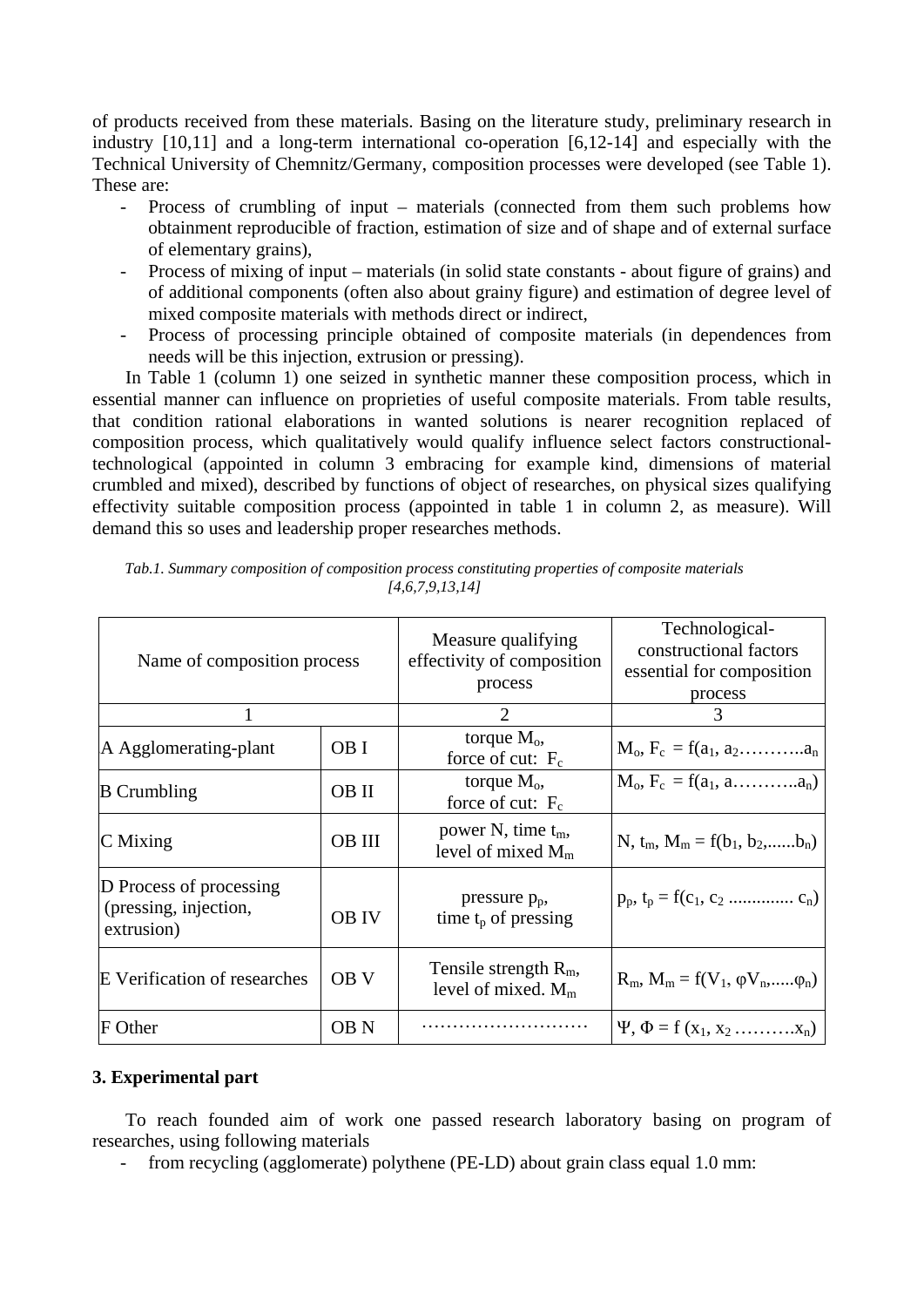- crumbled waste material rubber (about nearing proprieties to practical Tyres of vehicles of rubber type SBR) about grain classes given below.

On suitable position research [12, 14], one crumbled waste material of rubber, with aim of obtainment of suitable grain classes. In result passed strainer analysises in (accordance to PN-71/C-04501) one obtained rubber powder about following grain classes: 0.2; 0.4; 0.6 and 0.8 mm. On Fig. 1 one showed of for example distribution curve grain for different classes grain rubbers. btained fractions of rubber powder one added (in masses) according to material from recycling in following quantities: 5, 10, 15, 20 and 25%.



b)



*Fig. 1. Example- distribution curve for grain classes 0.4 (and) and 0.6 mm( b)*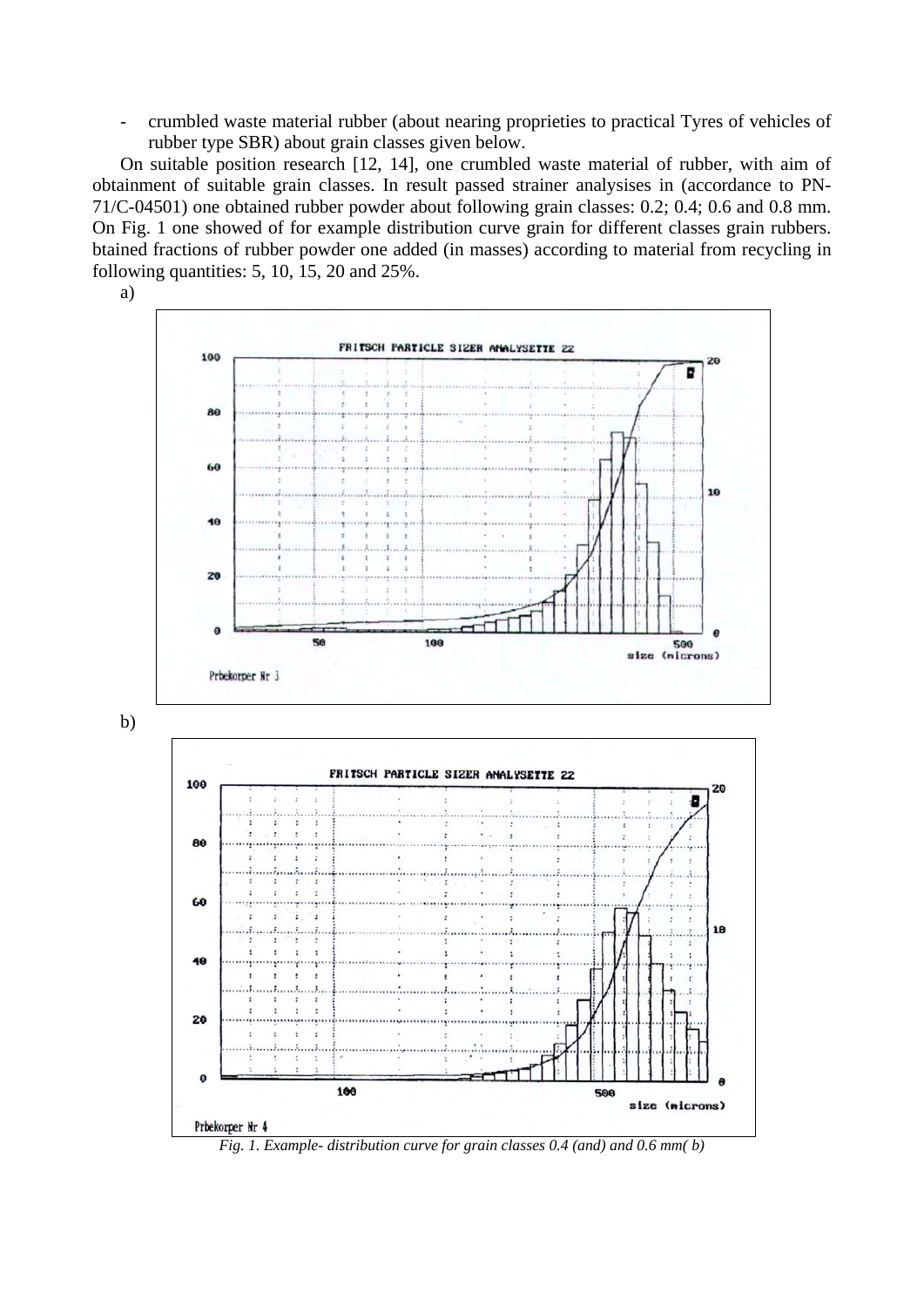Process mixings of components in state solid and estimation of quality of process mixing one realized according to provided for procedures in description of position research [13, 14], with utilization of computer programmer COREL PHOTO-PAIN. Received samples at random according to literature [9], one subjected to estimation of degree confusions( with immediate method) showed proprieties of mixture nearing two component to homogeneous [10,11]. From replaced received at random samples composite one executed with method of injection and of pressing pressure – according to C (tab. 1) samples about standardized shapes and dimensions to researches strength with aim of verification of mechanical propriety according to D (tab. 1). Results of researches of influence suitable grain classes (0.2; 0.4; 0.6; 0.8) and contents of rubber powder V[%] in recycling PE-LD on endurance on extension one represented graphically on Fig. 2 and 3.



*Fig. 2. Influence contents of rubber powder V[%] and sizes of grains(*  $\varphi$  *= 0.2; 0.4; 0.6 and 0.8 mm) on endurance on extension Rm [MPa] – for pressing*



*Fig. 3. Influence contents of rubber powder V[%] and sizes of grains(* $\varphi$  *= 0.2; 0.4; 0.6 and 0.8 mm) on endurance on extension Rm [MPa] – for injections*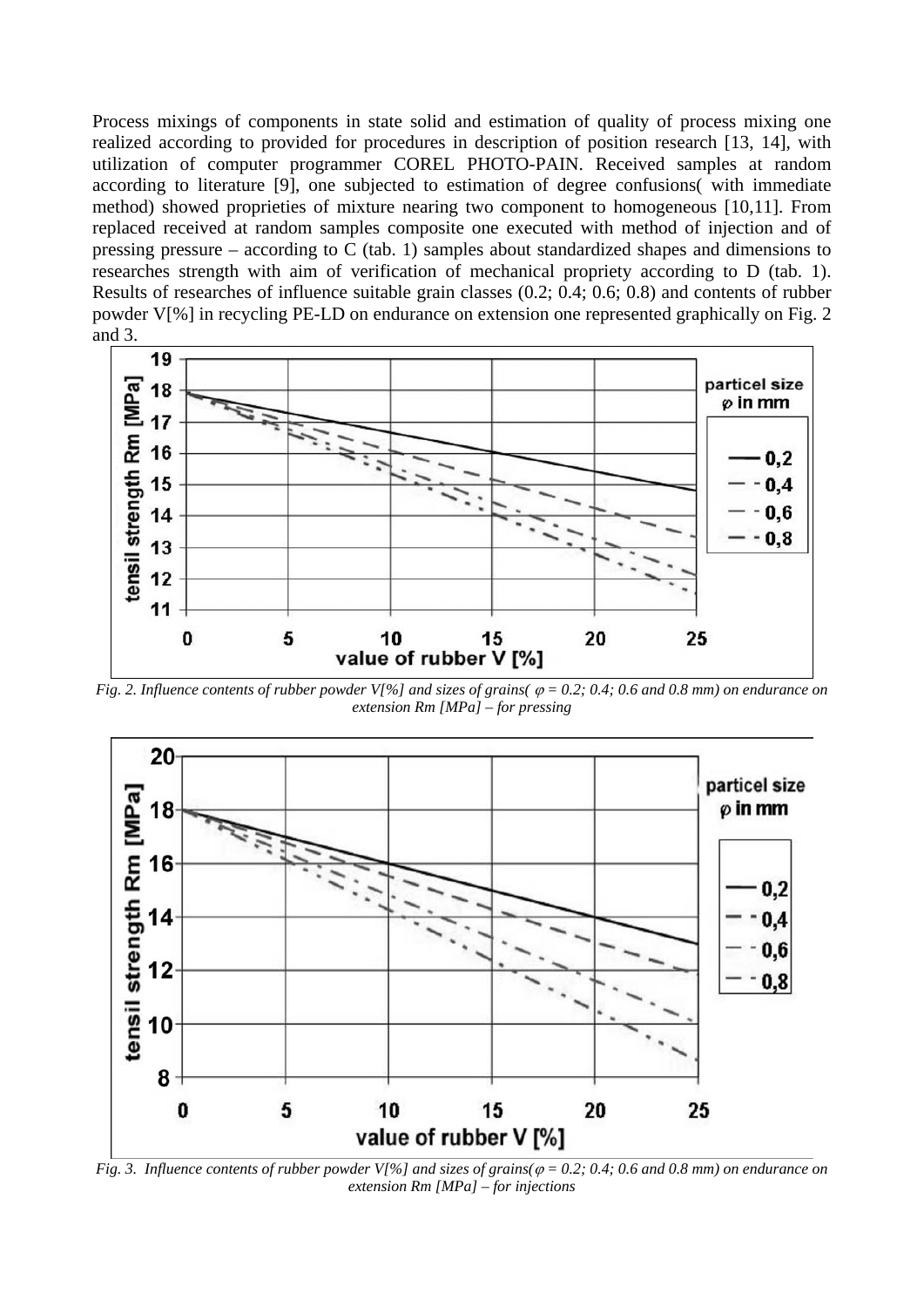Analysing nearer courses of each function one can notice, that essential influence on research feature in section from 0 to 25% has manner of preparation of samples, of melting's of crumbling and content of powder in recycling. prepared Samples by pressing show considerably higher values than injected. However fall of strength is not similar- identical for all of grain classes. Interesting is that least fall one can notice for composite in all section of content powder rubber for grain classes equal 0.2 mm.

This will create possibility of minimalizing fall of strength by using of rubber powder about dimensions below 0.1 mm. Use in future researches and uses of rubber powder on level submicro( $10^{-6}$ ) or most profitably on level nana( $10^{-9}$ ) will permit probably to obtain composite about unparalleled to this times proprieties chemical-physics [2,6-10]. As goes for fall of tensile strength for remaining grain classes (composite with participation of powder about dimensions 0.4; 0.6 and 0.8 mm) this is more considerable to greater in content. On all observed microstructure, in this also for example shown on Fig. 4 one can notice comparatively little adhesion among warp (PE-LD) and with interpolations (grains of rubber) - refers this especially microstructure shown on fig. 4c and of fig. 4d.



*Fig. 4. Microstructure turns of samples about different contents and to class grain rubber powder: And – 10% of rubber powder about class 0.4 mm, b- 20% and 0.4 mm, c – 10% and 0.8, d – 20% and 0.8 mm*

This observation will demand of however further researches especially in range of measurement of adhesion on border: polymer material – grain of powder. Research should be so realized with regard of wider section of classes grain and greater contents of rubber powder

#### **4. Conclusions**

There were no procedures to analyze the fabrication of composites made of thermoplastic film wastes and rubber wastes in connection with properties of components in solid (grainy) state